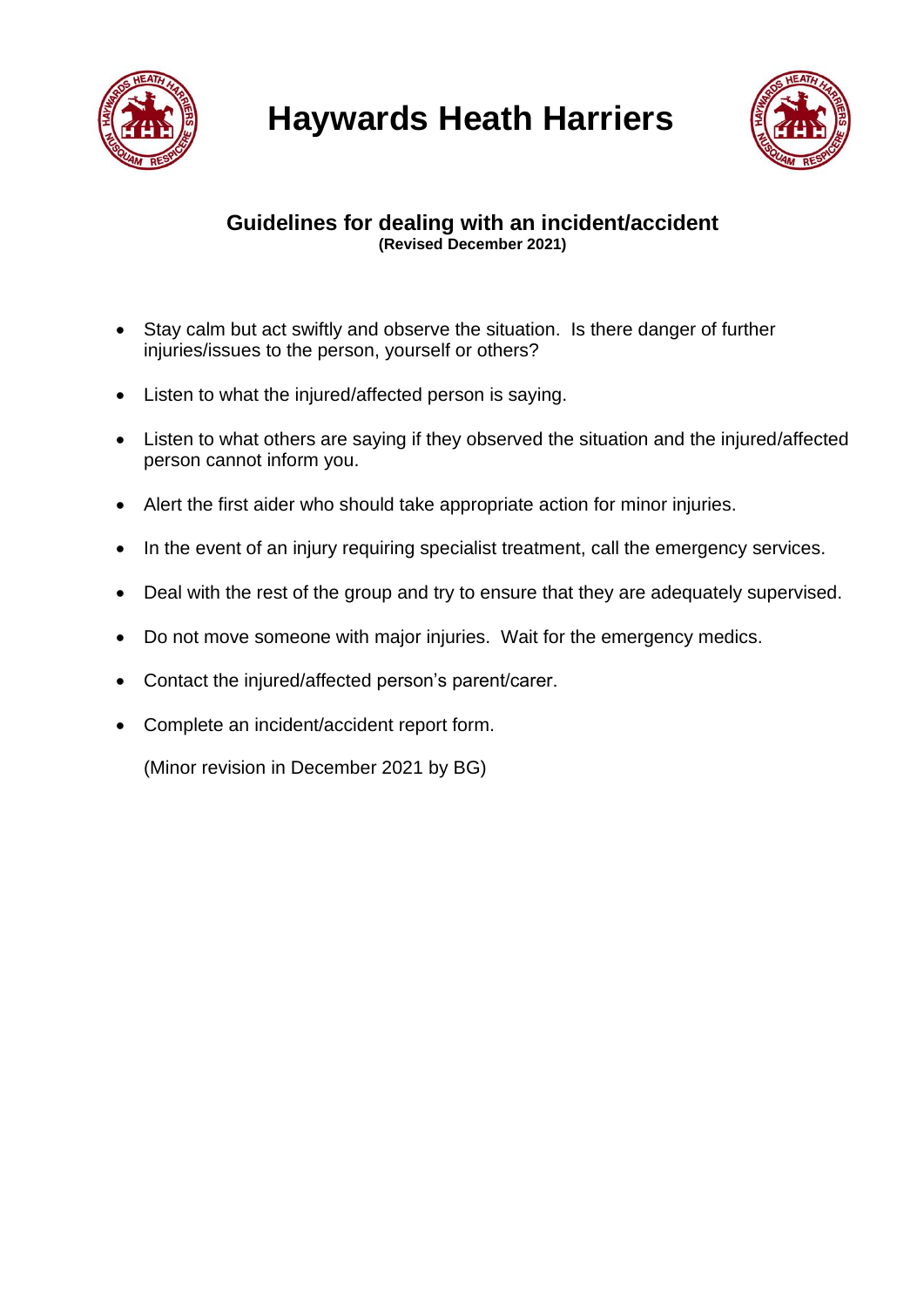

## **Haywards Heath Harriers**



## **Incident/Accident Report Form (Revised May 2020)**

| Site where incident/accident took place:             |
|------------------------------------------------------|
| Name of the person in charge of session/competition: |
| Name of the affected person:                         |
| Address of the affected person:                      |
| Date and time of the incident/accident:              |
| Nature of the incident/accident:                     |
|                                                      |
|                                                      |
|                                                      |
|                                                      |
|                                                      |